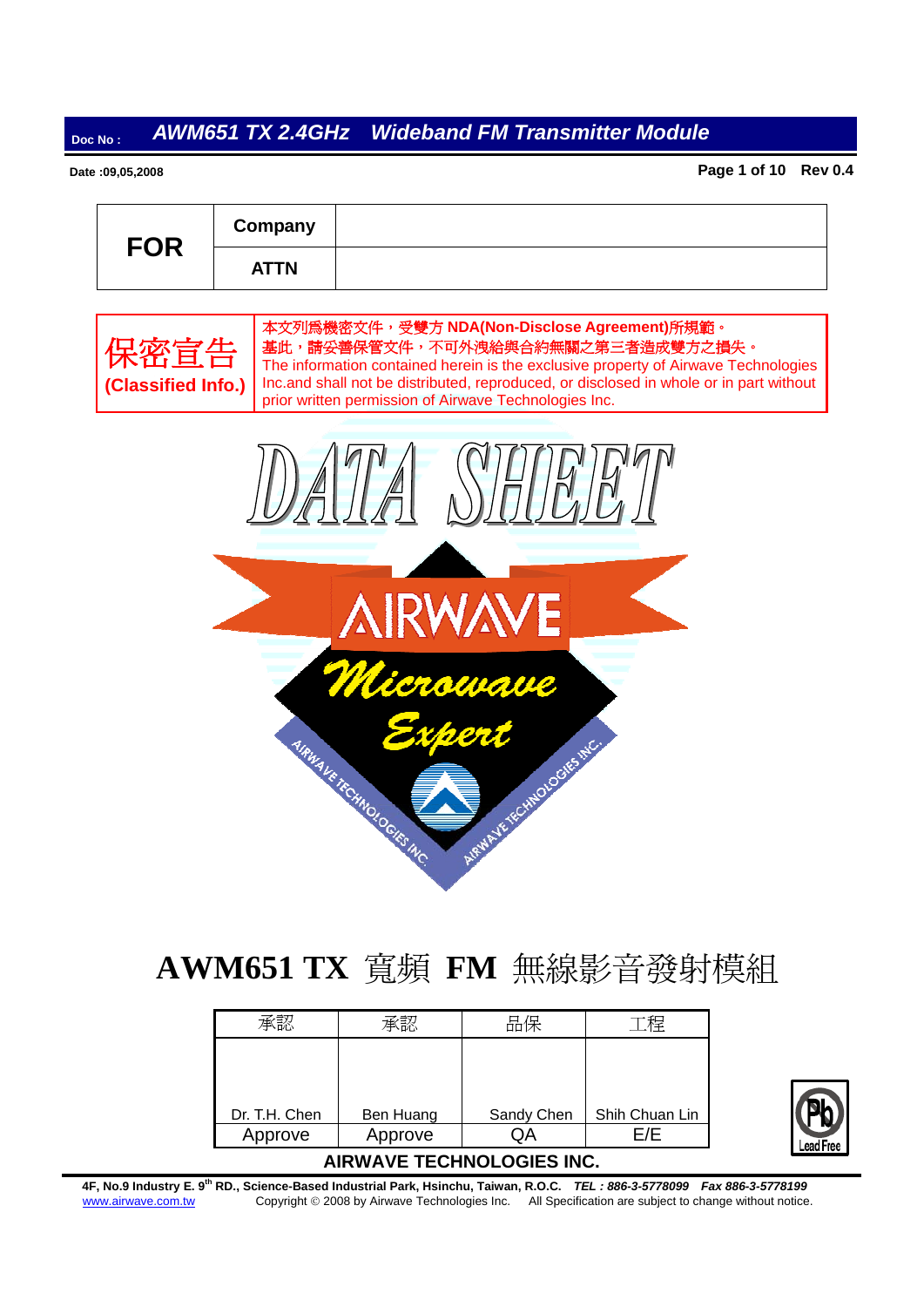#### **Date :09,05,2008**

**Page 2 of 10 Rev 0.4**

# **Revision History**

| <b>Version</b> | <b>Item</b>            | <b>Change</b>                                                                    | <b>Reason</b> | <b>Date</b> |
|----------------|------------------------|----------------------------------------------------------------------------------|---------------|-------------|
| 0.1            | Preliminary.           |                                                                                  |               | 09/05/2008  |
| 0.2            | <b>Initial Version</b> | Revise channel selection pin number.<br>Revise audio deviation, video impedance. |               | 12/02/2008  |
| 0.3            |                        | To add weight data.                                                              |               | 1/09/2009   |
| 0.4            |                        | To add mechanical drawing for<br>without-pin type.                               |               | 03/19/2009  |
|                |                        |                                                                                  |               |             |
|                |                        |                                                                                  |               |             |
|                |                        |                                                                                  |               |             |
|                |                        |                                                                                  |               |             |
|                |                        |                                                                                  |               |             |
|                |                        |                                                                                  |               |             |
|                |                        |                                                                                  |               |             |
|                |                        |                                                                                  |               |             |
|                |                        |                                                                                  |               |             |
|                |                        |                                                                                  |               |             |
|                |                        |                                                                                  |               |             |
|                |                        |                                                                                  |               |             |
|                |                        |                                                                                  |               |             |
|                |                        |                                                                                  |               |             |
|                |                        |                                                                                  |               |             |
|                |                        |                                                                                  |               |             |
|                |                        |                                                                                  |               |             |
|                |                        |                                                                                  |               |             |
|                |                        |                                                                                  |               |             |
|                |                        |                                                                                  |               |             |
|                |                        |                                                                                  |               |             |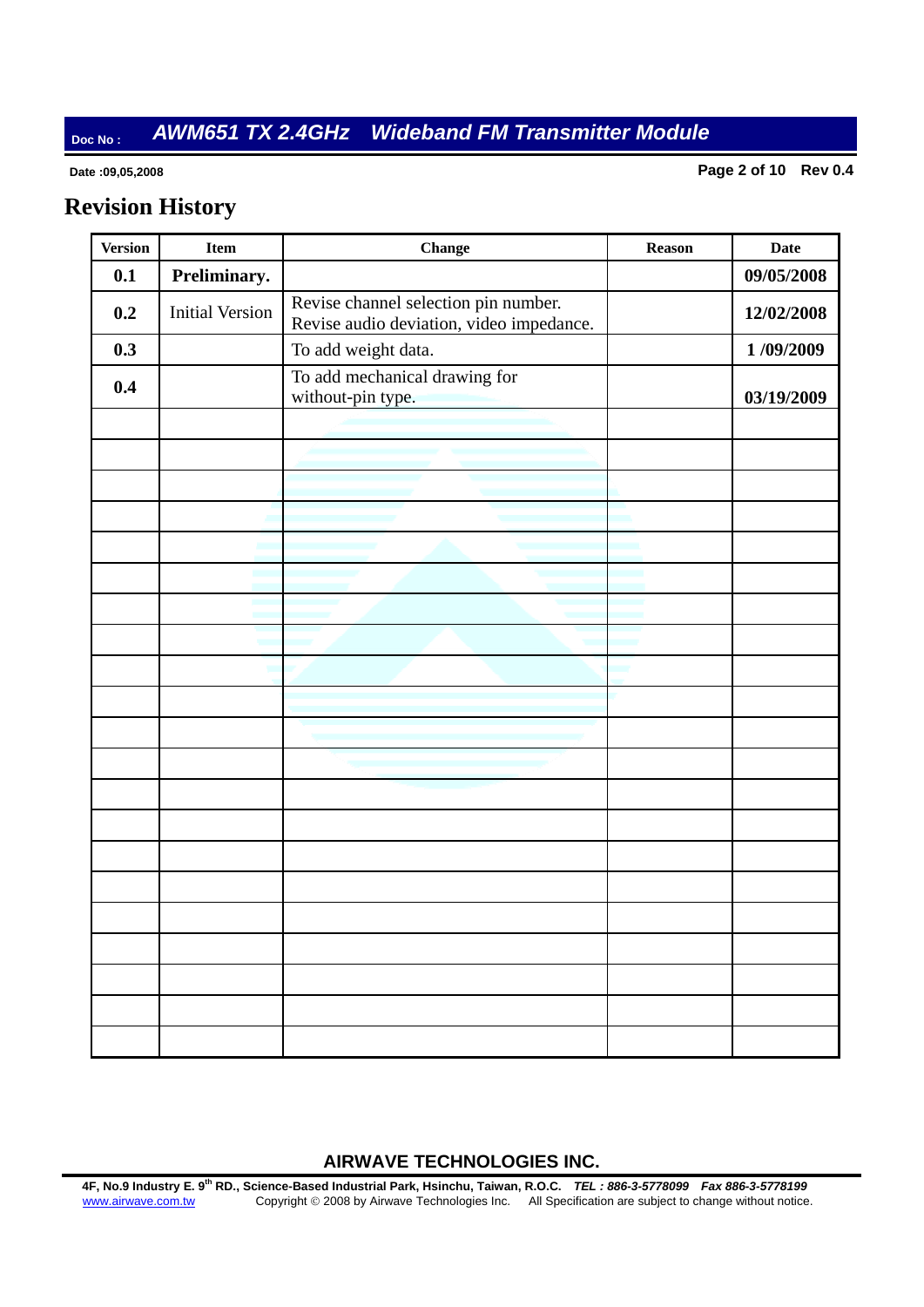**Date :09,05,2008** 

**Page 3 of 10 Rev 0.4**

### **Contents**

| 1. Descriptions                    | $\overline{\mathbf{4}}$ |
|------------------------------------|-------------------------|
| 2. Feature                         | $\overline{\mathbf{4}}$ |
| 3. Application                     | $\overline{\mathbf{4}}$ |
| 4. Function block                  | $\overline{\mathbf{4}}$ |
| 5. Pin configuration               | 5                       |
| 6. Pin descriptions                | 5                       |
| 7. Channel selection               | 5                       |
| 8. Absolute maximum ratings        | 6                       |
| 9. DC/AC Electrical characteristic | 6                       |
| 10. Test circuit                   | 7                       |
| 11. BOM of Test circuit            | 7                       |
| 12. Mechanical dimension           | 8                       |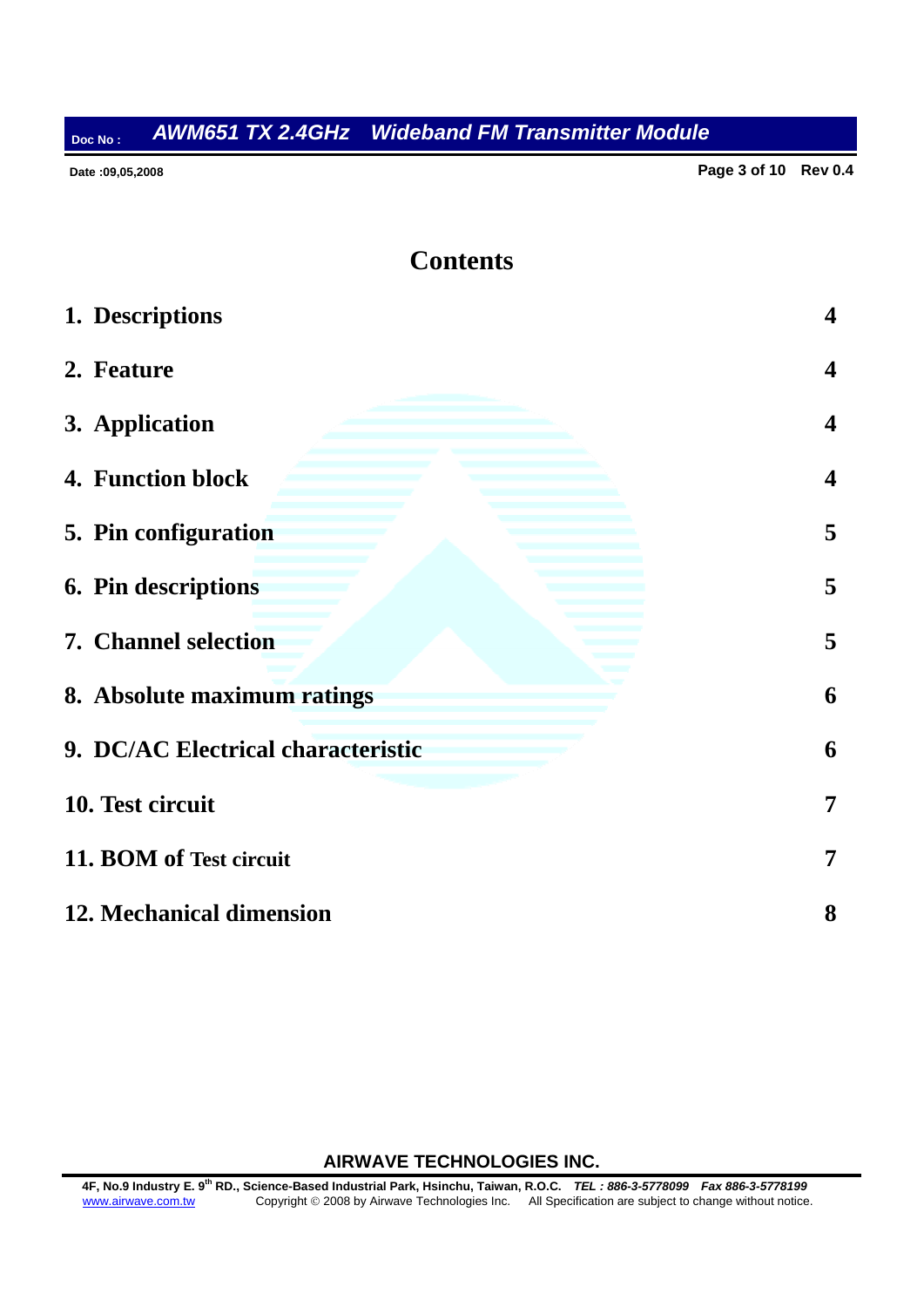#### **Date :09,05,2008**

### **1. Descriptions:**

**Page 4 of 10 Rev 0.4**

 Airwave 2.4GHz Audio/Video wireless RF module contains one Transmitter and on Receiver. Using of the most popular 2.4GHz ISM band and designed with high reliability. Airwave RF module is compliance with the criteria of FCC and R&TTE which can transmit/receive a wide band audio & video signals up to 100 meter in open area.

### **2. Feature:**

- Worldwide 2.4GHz ISM band (2400MHz to 2483MHz)
- Conform with R&TTE stipulation
- Compact size and low power consumption
- Highly efficient FM-FM modulation/demodulation scheme
- Compatible with both NTSC and PAL video formats
- z Channel selection is four channel and default value is ch4 (not enable). Other channel can be selected by pulling low to enable.

### **3. Application:**

- Wireless Security Surveillance
- z Wireless Audio/ Video Transmission
- Baby monitor
- z Wireless Camera/CCTV





#### **AIRWAVE TECHNOLOGIES INC.**

**4F, No.9 Industry E. 9th RD., Science-Based Industrial Park, Hsinchu, Taiwan, R.O.C.** *TEL : 886-3-5778099 Fax 886-3-5778199*  www.airwave.com.tw Copyright © 2008 by Airwave Technologies Inc. All Specification are subject to change without notice.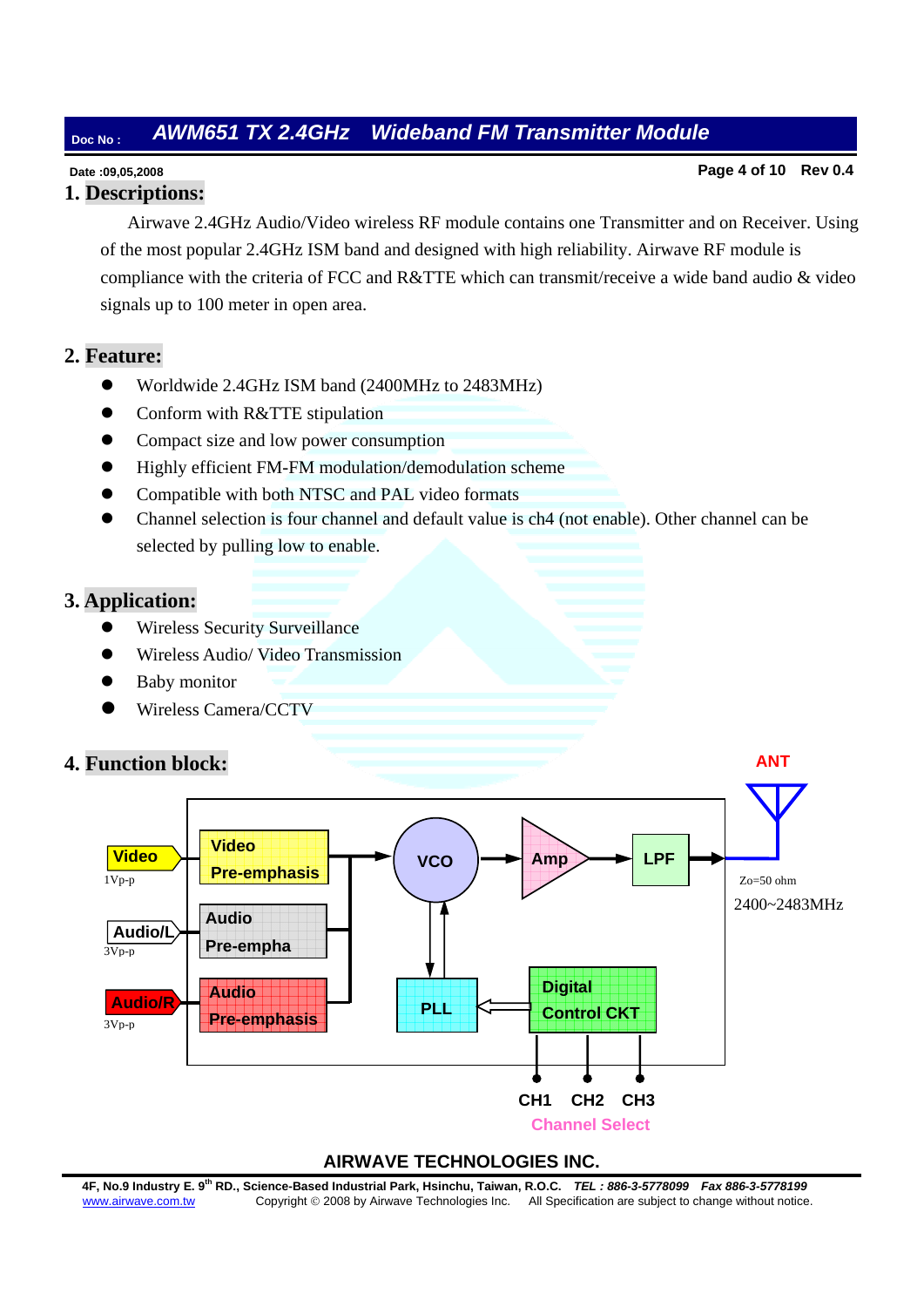**Date :09,05,2008** 

**Page 5 of 10 Rev 0.4**

**5. PIN configuration:**

**CH3**  Pin 01 **CH2**  Pin 02 Pin 03 **CH1 A/R**  Pin 04 **A/L**  Pin 05 **Video**  Pin 06 **Pin 07 <b>VCC Bypass**  Pin 08 Pin 09 **GND** 



**6. PIN Descriptions:** 

#### **AWM651 TX**

|                | <b>PINNAME</b>  | <b>Descriptions</b>           |    | <b>PINNAME</b>          | <b>Descriptions</b>              |
|----------------|-----------------|-------------------------------|----|-------------------------|----------------------------------|
|                | CH <sub>3</sub> | Channel selection pin ; input | 7  | <b>VCC</b>              | VCC is supply to this pin, input |
| $\overline{2}$ | CH <sub>2</sub> | Channel selection pin; input  | 8  |                         | Bypass Bypass.                   |
| 3              | CH <sub>1</sub> | Channel selection pin; input  | 9  | <b>GND</b>              | Ground.                          |
| 4              | A/R             | Analog audio/R input          | 10 | <b>GND</b>              | <b>RF</b> Ground.                |
| 5              | A/L             | Analog audio/L input          | 11 | <b>RF</b><br><b>OUT</b> | <b>Transmitter Output.</b>       |
| 6              | Video           | <b>Analog Video input</b>     | 12 | <b>GND</b>              | <b>RF</b> Ground.                |

### **7. Channel Selection:**

| <b>Channel</b>  | <b>Operating Frequency</b> | <b>Channel select pin</b> |              |                   |  |  |
|-----------------|----------------------------|---------------------------|--------------|-------------------|--|--|
|                 |                            | <b>CH1 (pin3)</b>         | $CH2$ (pin2) | <b>CH3 (pin1)</b> |  |  |
| CH <sub>1</sub> | 2414 MHz                   | <b>GND</b>                | <b>OPEN</b>  | <b>OPEN</b>       |  |  |
| CH <sub>2</sub> | 2432 MHz                   | <b>OPEN</b>               | <b>GND</b>   | <b>OPEN</b>       |  |  |
| CH <sub>3</sub> | <b>2450 MHz</b>            | <b>OPEN</b>               | <b>OPEN</b>  | <b>GND</b>        |  |  |
| CH4             | 2468 MHz                   | OPEN                      | <b>OPEN</b>  | OPEN              |  |  |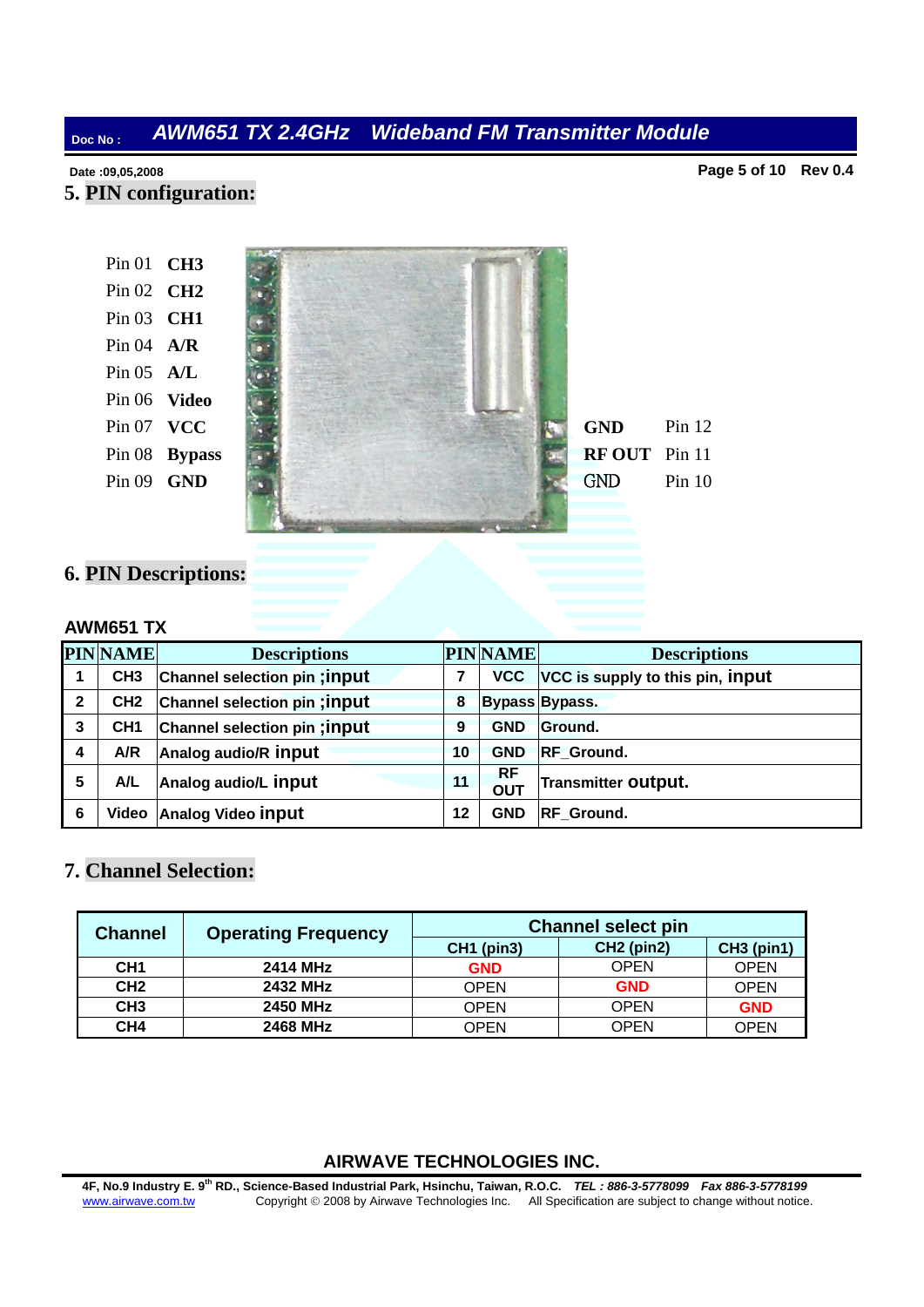**Date :09,05,2008** 

#### **Page 6 of 10 Rev 0.4**

#### **8. Absolute Maximum Ratings:**

**Stresses beyond those listed under "Absolute Maximum Ratings" may cause permanent damage to the device. This is a stress rating only and functional operation of the device at these or any other conditions beyond those indicated in the operational sections of this specification is not implied. Exposure to absolute maximum rating conditions for extended periods may affect device reliability.**

| <b>Parameters</b>     | <b>Symbol</b> | <b>Minimum</b> | <b>Maximum</b> | Unit    |
|-----------------------|---------------|----------------|----------------|---------|
| <b>Supply voltage</b> | VCC           |                | 5.5            |         |
| Storage temperature   | stg           | -40            | +80            | $\circ$ |

### **9. DC/AC Electrical characteristic:**

| <b>Parameters</b>                |                         | Min.      | Typ.         | Max. | <b>Unit</b>     |
|----------------------------------|-------------------------|-----------|--------------|------|-----------------|
| <b>Supply voltage (VCC)</b>      |                         |           | 5            |      | V               |
| <b>Supply current</b>            |                         | 50        | 55           | 60   | mA              |
| <b>Output Power</b>              |                         | 9         | 10           | 11   | dBm             |
|                                  | CH <sub>1</sub><br>2414 |           |              |      |                 |
| <b>Operating frequency range</b> | CH <sub>2</sub><br>2432 | 2400      |              | 2483 | <b>MHz</b>      |
|                                  | CH <sub>3</sub><br>2450 |           |              |      |                 |
|                                  | CH <sub>4</sub><br>2468 |           |              |      |                 |
| <b>Operating temperature</b>     |                         | $-10$     |              | 60   | $\rm ^{\circ}C$ |
| Weight                           |                         |           | 3.6          | 4    | g.              |
| <b>Video / Audio Modulation</b>  |                         | <b>FM</b> |              |      |                 |
| <b>Video input Signal Level</b>  |                         | 1         |              |      |                 |
| <b>Audio input Signal Level</b>  |                         |           | 3            |      | $Vp-p$          |
| <b>Video input Impedance</b>     |                         |           | 75           |      |                 |
| <b>Audio input Impedance</b>     |                         | 60K       |              | Ohm  |                 |
| <b>Antenna Port Impedance</b>    |                         | 50        |              |      |                 |
| <b>RF Deviation- Video</b>       |                         |           | $\mathbf{2}$ |      | <b>MHz</b>      |
| <b>RF Deviation- Audio</b>       |                         |           | 70           |      | kHz             |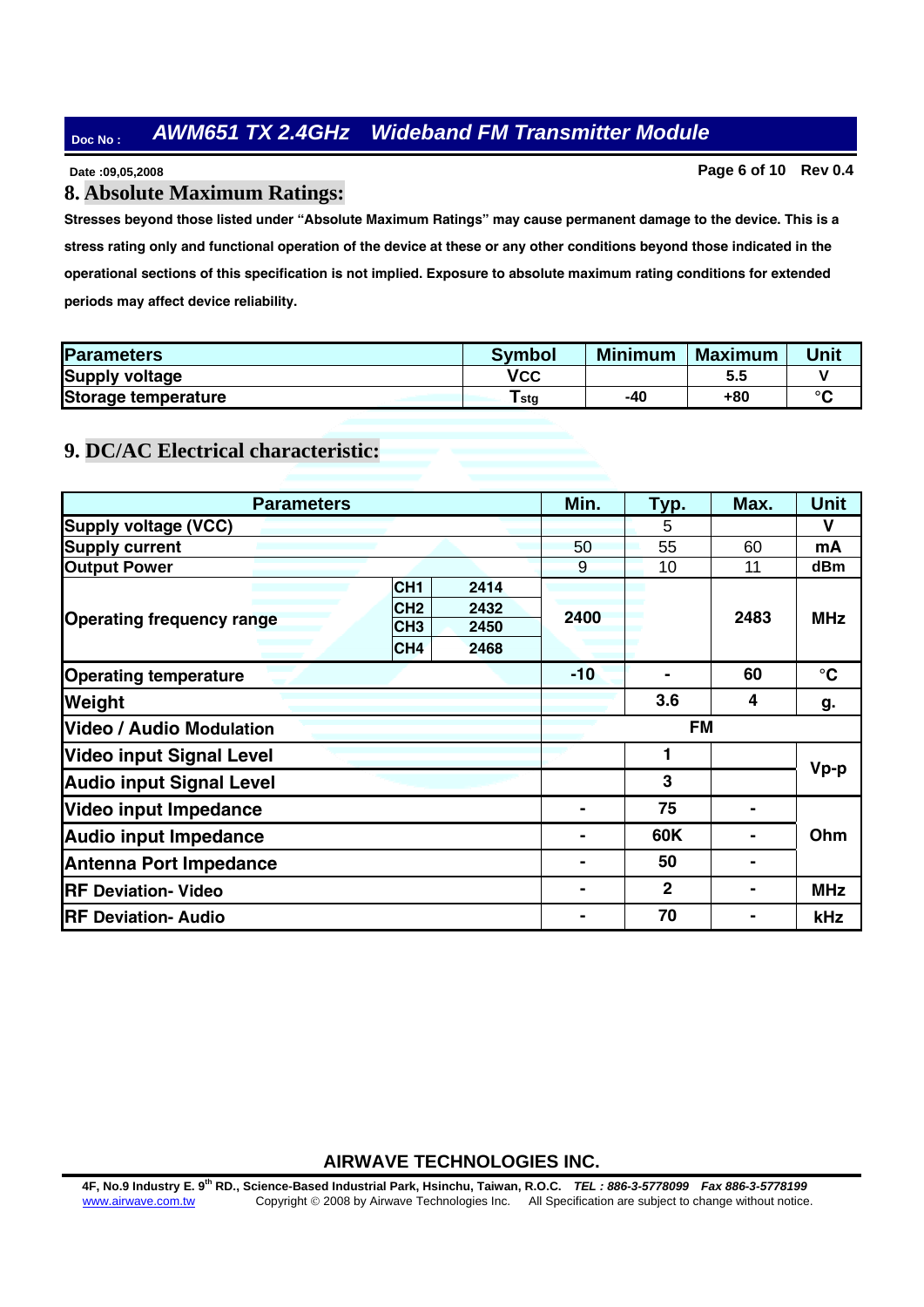**Date :09,05,2008** 

**Page 7 of 10 Rev 0.4**

### **10. Test circuit :**



# **11. BOM of Test circuit:**

| <b>BOM of AWM2400 Test Circuit</b>   |                                 |                |           |  |  |  |
|--------------------------------------|---------------------------------|----------------|-----------|--|--|--|
| 名規格<br>땀                             | 插件位置                            | 供應商料號          | 供應商       |  |  |  |
| <b>DC POWER JACK</b>                 | JAK1                            | DS210B 5.5mm   | 參宏電子      |  |  |  |
| General purpose Diodes 1A 50V DIP    | D <sub>1</sub>                  | 1N4001         | 皇緯電子      |  |  |  |
| SS 33uF 10V 4*7                      | C <sub>4</sub> , C <sub>5</sub> | SS010M0033SBT  | 智寶電子      |  |  |  |
| <b>SEK 470UF 10V 8*11</b>            | C <sub>2</sub> , C <sub>3</sub> | SEK010M0470CBT | 智寶電子      |  |  |  |
| SEK 470UF 16V 8*11                   | C1                              | SEK016M0470CBT | 智寶電子      |  |  |  |
| Regulator L7805CV T0-220             | IC1                             | L7805CV        | <b>ST</b> |  |  |  |
| <b>SMA STRAIGHT PANEL RECEPTACLE</b> | CN1                             | S-A503-900A    | 垠旺        |  |  |  |
| <b>RCA JACK</b>                      | JAK2                            | <b>RCA-316</b> | 參宏電子      |  |  |  |
| DIP SW 指撥開關                          | SW1                             | DPL-04         | 圜達實業      |  |  |  |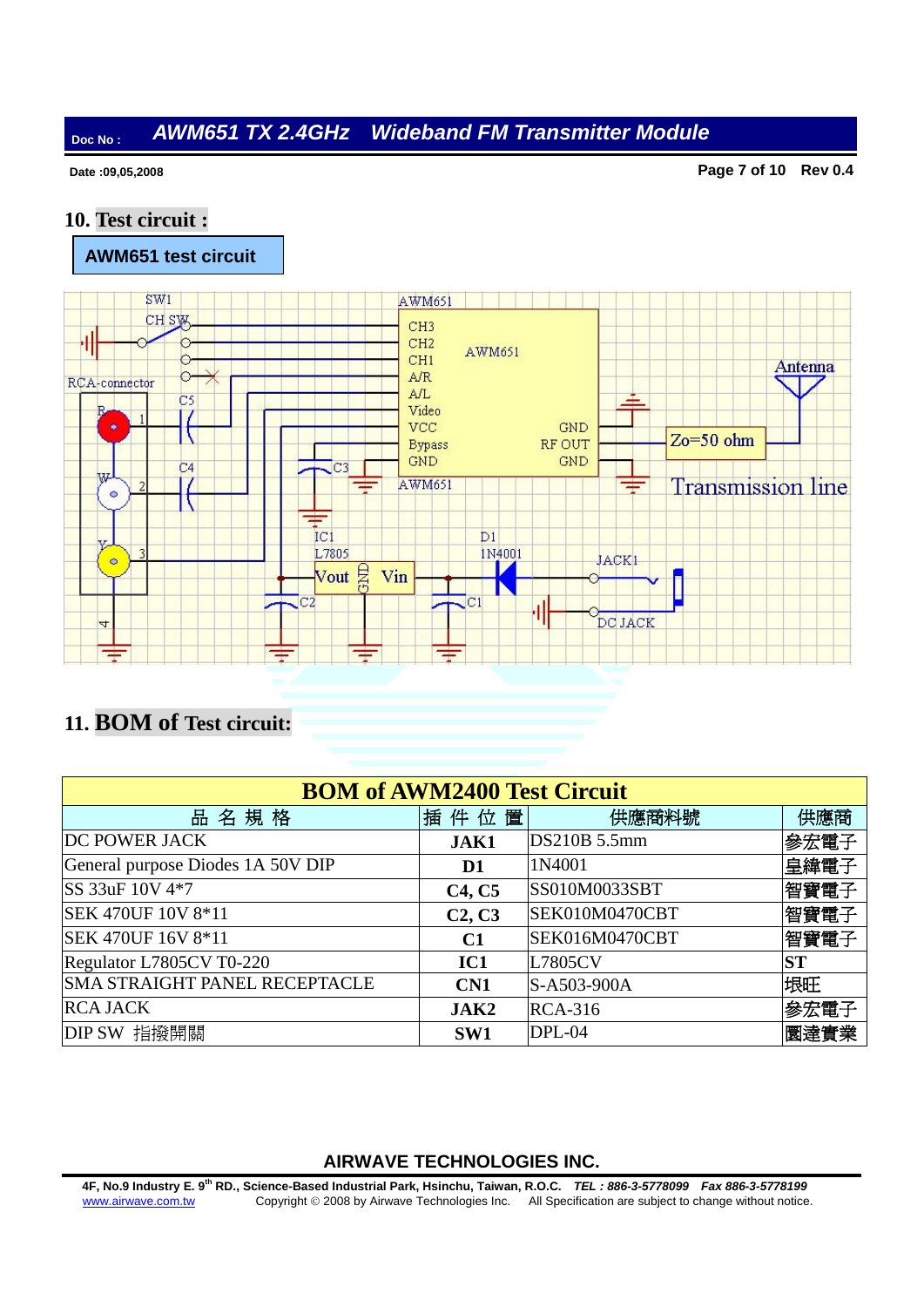**Date :09,05,2008** 

**Page 8 of 10 Rev 0.4**

# **12. Mechanical Dimension:**





**AWM651 Without Pin PCB Layout:**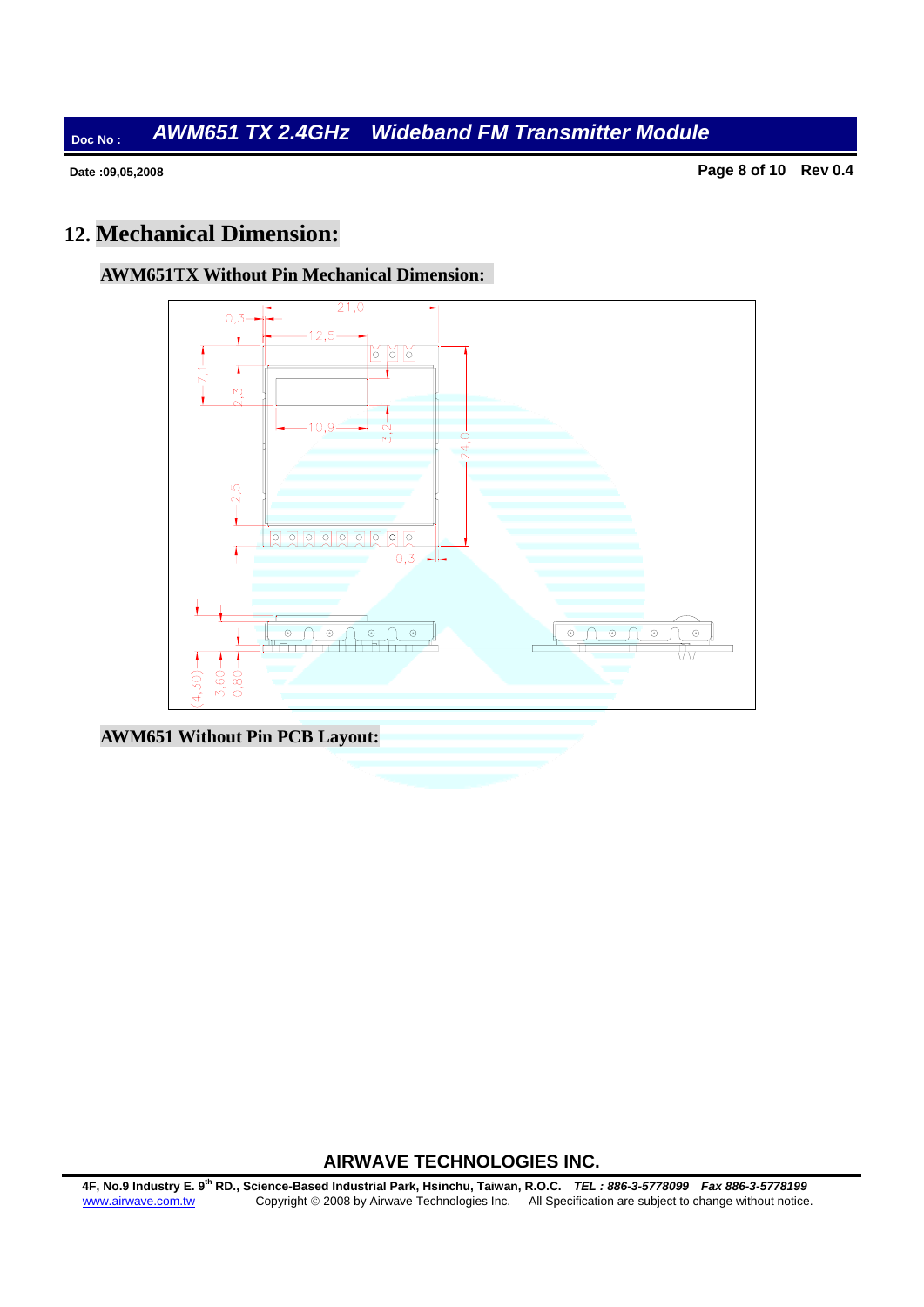

#### **AWM651TX With Pin Mechanical Dimension:**



**4F, No.9 Industry E. 9th RD., Science-Based Industrial Park, Hsinchu, Taiwan, R.O.C.** *TEL : 886-3-5778099 Fax 886-3-5778199*  www.airwave.com.tw Copyright © 2008 by Airwave Technologies Inc. All Specification are subject to change without notice.